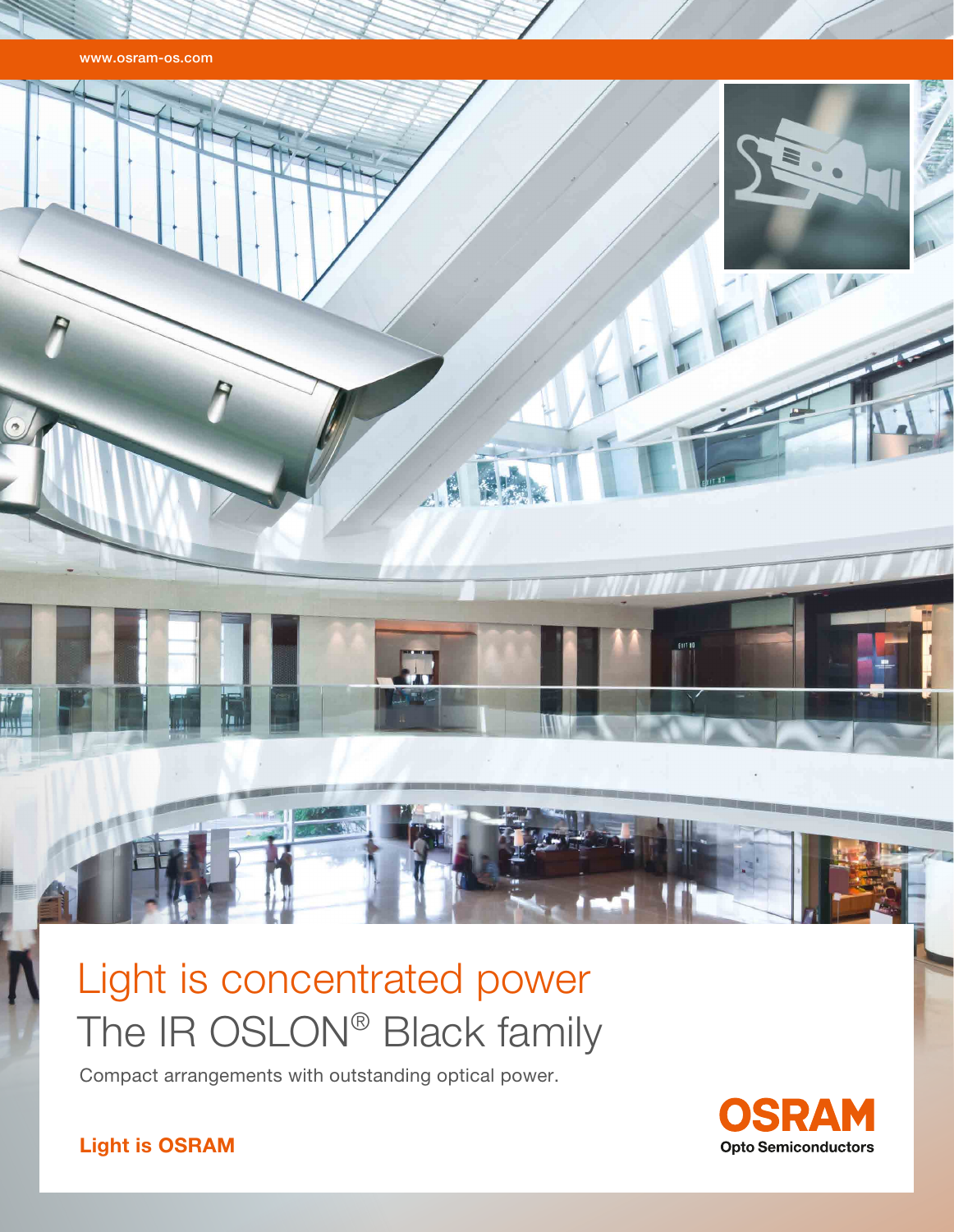# Great power, small size

The IR OSLON® Black of OSRAM Opto Semiconductors is a small infrared LED with integrated optical lens and more than one watt of optical power. The small package with integrated lens allows superior compact arrangements of very high power density. The IR OSLON® Black is perfect for applications like CCTV, machine vision, night vision or number plate recognition systems.



Lifetime of up to 50,000 hours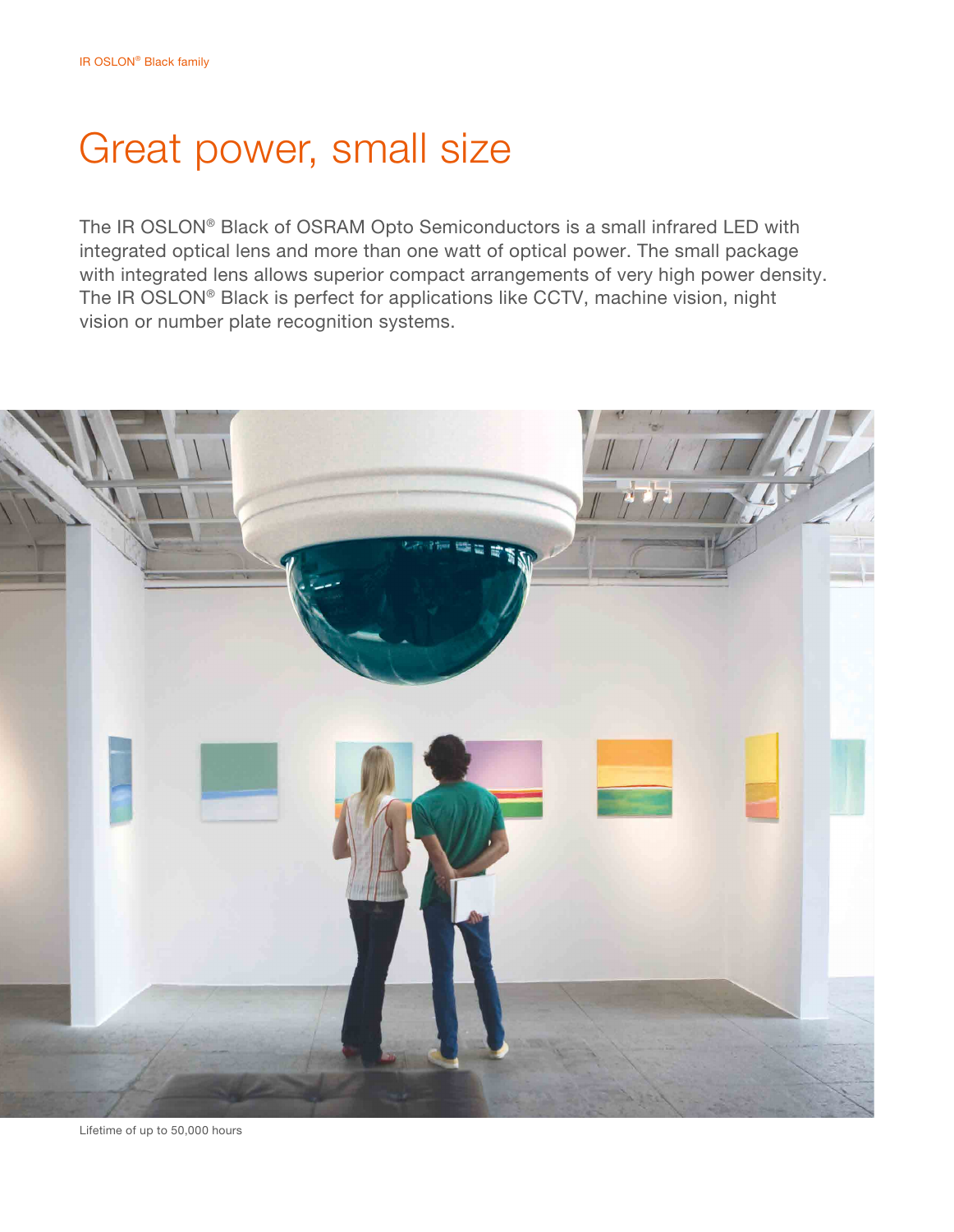

Biometrics for access control and identification

### **Benefits**

#### Stacked power

With the IR OSLON® Black, OSRAM Opto Semiconductors expands its position in the field of infrared illumination and complements its range of products with an additional power class. By using the Nanostack chip technology, the typical optical power reaches 2,000 mW at an operating current of 1.5A.

#### Compact package

Thanks to its adapted outcoupling lens with  $\pm 40^{\circ}$ ,  $\pm 45^{\circ}$ or  $\pm 75^\circ$  emission angle, the temperature-stable, small package allows compact arrangements for a very high power density.

#### Long lifetime

The IR OSLON® Black is the perfect combination of the latest chip technology and an excellent package. Lifetimes of up to 50,000 hours are easily obtainable, even at high drive currents.

### Applications

- Surveillance systems, CCTV
- Machine vision systems
- Traffic: number plate recognition, toll systems
- Biometrics for access control and identification
- Drowsy Driver Monitoring
- And wherever a high power IR lightsource is required

#### Features

- IR lightsource with high efficiency
- Very compact SMT package with integrated lens  $(3.85 \times 3.85 \times 2.29 \text{ mm}^3 \text{ or } 3.85 \times 3.85 \times 1.51 \text{ mm}^3)$ , for dense clustering
- Low thermal resistance
- Suitable wavelength for CMOS/CCD camera solutions
- Superior corrosion robustness
- Available with Nanostack technology (SFH 4715AS, SFH 4725S, SFH 4716AS and SFH 4726S)
- $-$  ±40°, ±45° and ±75° viewing angle available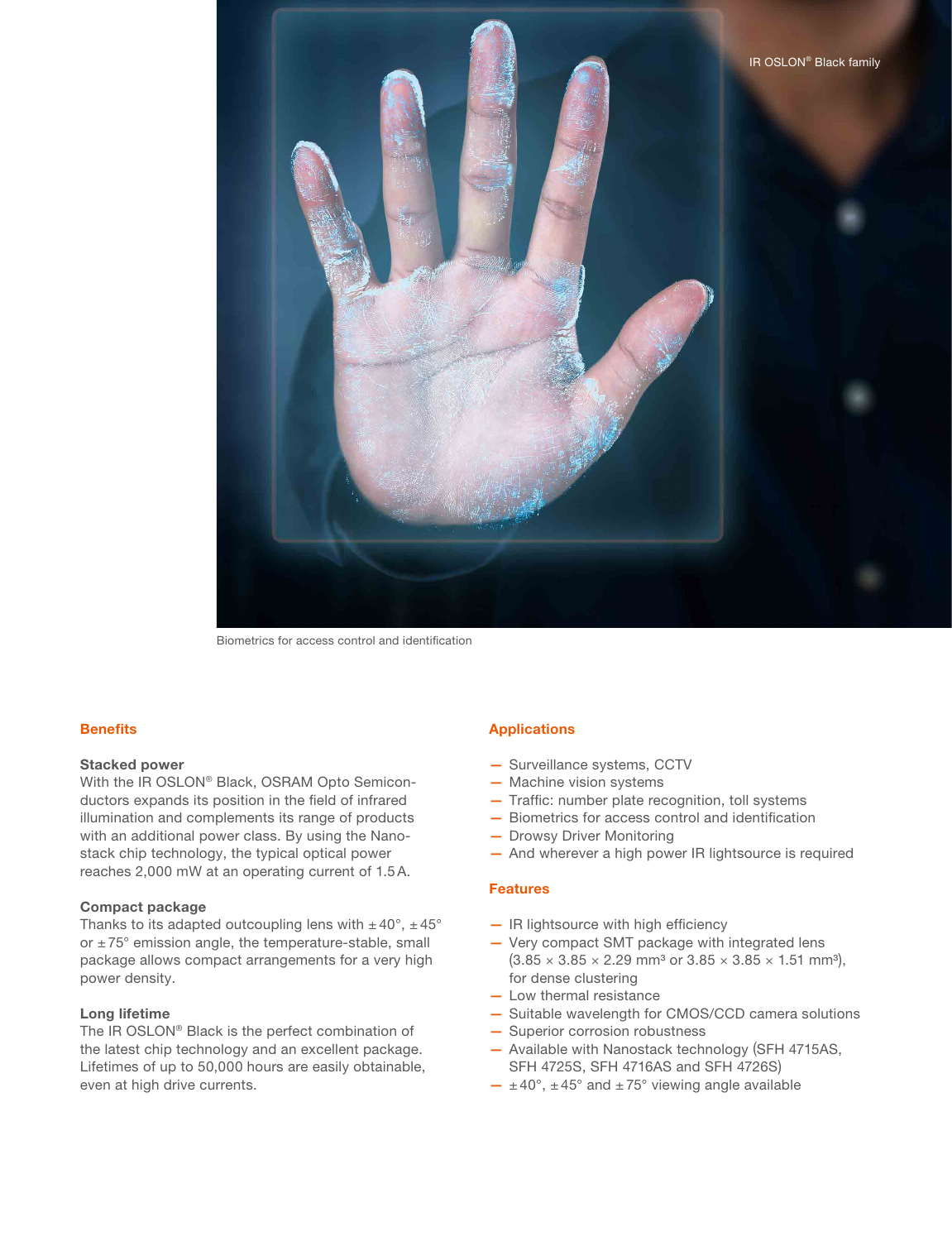# IR OSLON® Black family – low power



|                                          | <b>SFH 4711A</b>                               |
|------------------------------------------|------------------------------------------------|
| SMT package size $(w \times l \times h)$ | $3.85 \times 3.85 \times 2.29$ mm <sup>3</sup> |
| Max. forward current $I_F$ (DC mode)     | 0.5A                                           |
| Thermal resistance                       | Typ. 30 K/W                                    |
| Radiant intensity @I <sub>F</sub>        | Typ. 145 mW/sr                                 |
| Total radiant flux @I <sub>F</sub>       | 300 mW                                         |
| Forward voltage @l <sub>F</sub>          | 1.75V                                          |
| Viewing angle                            | $±45^{\circ}$                                  |
| Wavelength                               | 850 nm                                         |
| $I_F/t_p$                                | $I_F = 500$ mA, $t_o = 10$ ms                  |

# IR OSLON® Black family – mid power







|                                          | <b>SFH 4703AS</b>                              | <b>SFH 4713A</b>                               | <b>SFH 4714A</b>                               |  |
|------------------------------------------|------------------------------------------------|------------------------------------------------|------------------------------------------------|--|
| SMT package size $(w \times l \times h)$ | $3.85 \times 3.85 \times 2.29$ mm <sup>3</sup> | $3.85 \times 3.85 \times 2.29$ mm <sup>3</sup> | $3.85 \times 3.85 \times 1.51$ mm <sup>3</sup> |  |
| Max. forward current $I_F$ (DC mode)     | 1A                                             | 1 A                                            | 1 A                                            |  |
| Thermal resistance                       | Typ. 16 K/W                                    | <b>Typ. 16 K/W</b>                             | Typ. 16 K/W                                    |  |
| Radiant intensity $@I_{F}$               | Typ. 630 mW/sr                                 | Typ. 420 mW/sr                                 | Typ. 165 mW/sr                                 |  |
| Total radiant flux $@I_{F}$              | 1.000 mW                                       | 775 mW                                         | 745 mW                                         |  |
| Forward voltage $@I_{F}$                 | 3.55V                                          | 1.75V                                          | 1.75V                                          |  |
| Viewing angle                            | $±40^{\circ}$                                  | $±40^{\circ}$                                  | $\pm 75^{\circ}$                               |  |
| Wavelength                               | 810 nm                                         | 850 nm                                         | 850 nm                                         |  |
| $I_F/t_p$                                | $I_F = 1 A$ , $t_o = 10$ ms                    | $I_F = 1 A$ , $t_o = 10$ ms                    | $I_F = 1 A$ , $t_o = 10$ ms                    |  |

# IR OSLON® Black family – high power







|                                          | <b>SFH 4715</b>                                | <b>SFH 4715A</b>                               | <b>SFH 4715AS</b>                              | <b>SFH 4715S</b>                               |
|------------------------------------------|------------------------------------------------|------------------------------------------------|------------------------------------------------|------------------------------------------------|
| SMT package size $(w \times l \times h)$ | $3.85 \times 3.85 \times 2.29$ mm <sup>3</sup> | $3.85 \times 3.85 \times 2.29$ mm <sup>3</sup> | $3.85 \times 3.85 \times 2.29$ mm <sup>3</sup> | $3.85 \times 3.85 \times 2.29$ mm <sup>3</sup> |
| Max. forward current $I_F$ (DC mode) 1 A |                                                | 2 A                                            | 1.5 A                                          | 1 A                                            |
| Thermal resistance                       | Typ. 11 K/W                                    | Typ. 10 K/W                                    | Typ. 9 K/W                                     | Typ. 11 K/W                                    |
| Radiant intensity $@I_{F}$               | Typ. 270 mW/sr                                 | Typ. 780 mW/sr                                 | Typ. 1,160 mW/sr                               | Typ. 440 mW/sr                                 |
| Total radiant flux $@I_{F}$              | 630 mW                                         | 1,450 mW                                       | 2,000 mW                                       | 1,030 mW                                       |
| Forward voltage @IF                      | 1.5V                                           | 1.9V                                           | 3.35V                                          | 2.9V                                           |
| Viewing angle                            | $\pm$ 45°                                      | $±45^{\circ}$                                  | $± 45^{\circ}$                                 | $± 45^{\circ}$                                 |
| Wavelength                               | 850 nm                                         | 850 nm                                         | 850 nm                                         | 850 nm                                         |
| $I_F/t_p$                                | $I_F = 1 A$ , $t_o = 10$ ms                    | $I_F = 2 A$ , $t_o = 100 \mu s$                | $I_F = 1.5 A$ , $t_o = 100 \,\mu s$            | $I_F = 1 A$ , $t_o = 10$ ms                    |
|                                          |                                                |                                                |                                                |                                                |

For more technical values, please visit our product pages www.osram-os.com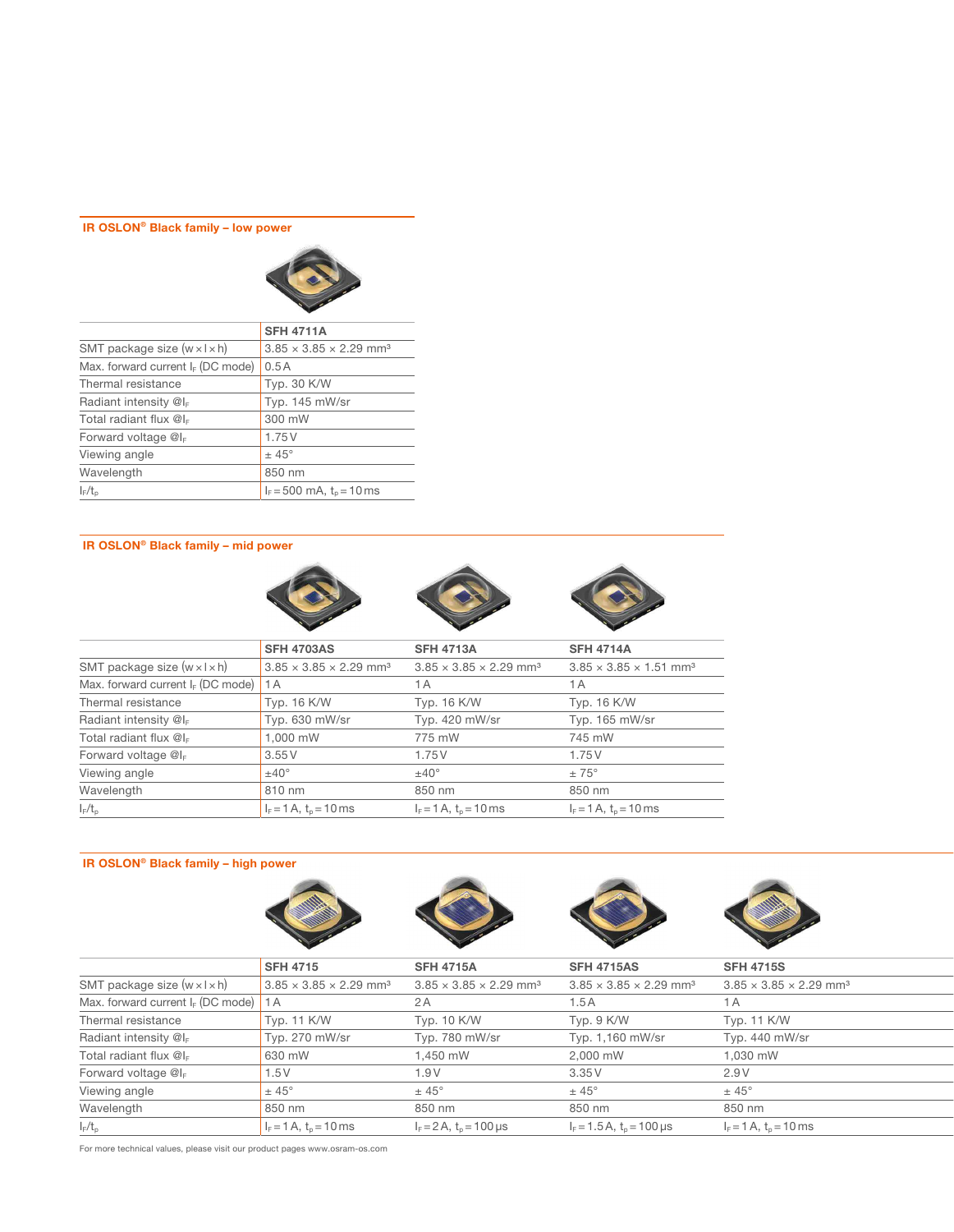





Machine vision systems Toll systems Toll systems Ideal for applications like CCTV or night vision

#### Advantages

# Small IR LED in the one-watt-class: IR OSLON® SFH 4715AS

IR OSLON® Black are very cost-effective high-performance infrared emitters with 810 nm, 850 nm or 940 nm for high camera sensitivity and 940 nm for reduced reddish glow for security and interior applications (semi covert). The devices combine very high total optical flux of up to 2,000 mW and very small packages with a footprint of only 3.85 × 3.85 mm<sup>2</sup> for very dense packing. Further benefits include very high total radiant flux at 2A DC, low thermal resistance for operation at elevation ambient temperature and high current DC operation. A special series of IR OSLON® Black are qualified according to automotive standards (AEC Q101; "AS")

The record-breaking high-performance IR OSLON® SFH 4715AS LED typically provides 2,000 mW optical power at an operating current of 1.5A, offers a typical thermal resistance of only 9 K/W and features an integrated lens with an emission angle of  $\pm 45^{\circ}$ . For short distance applications a wider beam angle is often desired. For those requirements SFH 4716AS with a beam angle of  $\pm 75^{\circ}$  offers a good solution. 3D cameras in particular benefit from the improved power of IR OSLON® Black since the IR LED can be modulated up to operating currents of 3A in the range of 10 MHz.

|    | <b>SFH 4716A</b>                               | <b>SFH 4716AS</b>                              | <b>SFH 4716S</b>                               | <b>SFH 4725S</b>                               | <b>SFH 4726S</b>                               |
|----|------------------------------------------------|------------------------------------------------|------------------------------------------------|------------------------------------------------|------------------------------------------------|
|    | $3.85 \times 3.85 \times 1.51$ mm <sup>3</sup> | $3.85 \times 3.85 \times 1.51$ mm <sup>3</sup> | $3.85 \times 3.85 \times 1.51$ mm <sup>3</sup> | $3.85 \times 3.85 \times 2.29$ mm <sup>3</sup> | $3.85 \times 3.85 \times 1.51$ mm <sup>3</sup> |
| 2A |                                                | 1.5A                                           | 1A                                             | 1A                                             | 1A                                             |
|    | Typ. 10 K/W                                    | Typ. 9 K/W                                     | Typ. 11 K/W                                    | Typ. 11 K/W                                    | Typ. 11 K/W                                    |
|    | Typ. 280 mW/sr                                 | Typ. 450 mW/sr                                 | Typ. 225 mW/sr                                 | Typ. 425 mW/sr                                 | Typ. 215 mW/sr                                 |
|    | 1,400 mW                                       | 1,900 mW                                       | 1,030 mW                                       | 990 mW                                         | 970 mW                                         |
|    | 1.9 V                                          | 3.35V                                          | 2.9 V                                          | 2.75 V                                         | 2.75 V                                         |
|    | $\pm 75^{\circ}$                               | $\pm 75^{\circ}$                               | $\pm 75^{\circ}$                               | $\pm$ 45 $^{\circ}$                            | $\pm 75^{\circ}$                               |
|    | 850 nm                                         | 850 nm                                         | 850 nm                                         | 940 nm                                         | 940 nm                                         |
|    | $I_F = 2 A$ , $t_o = 100 \,\mu s$              | $I_F = 1.5 A$ , $t_p = 100 \mu s$              | $I_F = 1 A$ , $t_o = 10$ ms                    | $I_F = 1 A$ , $t_o = 10$ ms                    | $I_F = 1 A$ , $t_o = 10$ ms                    |